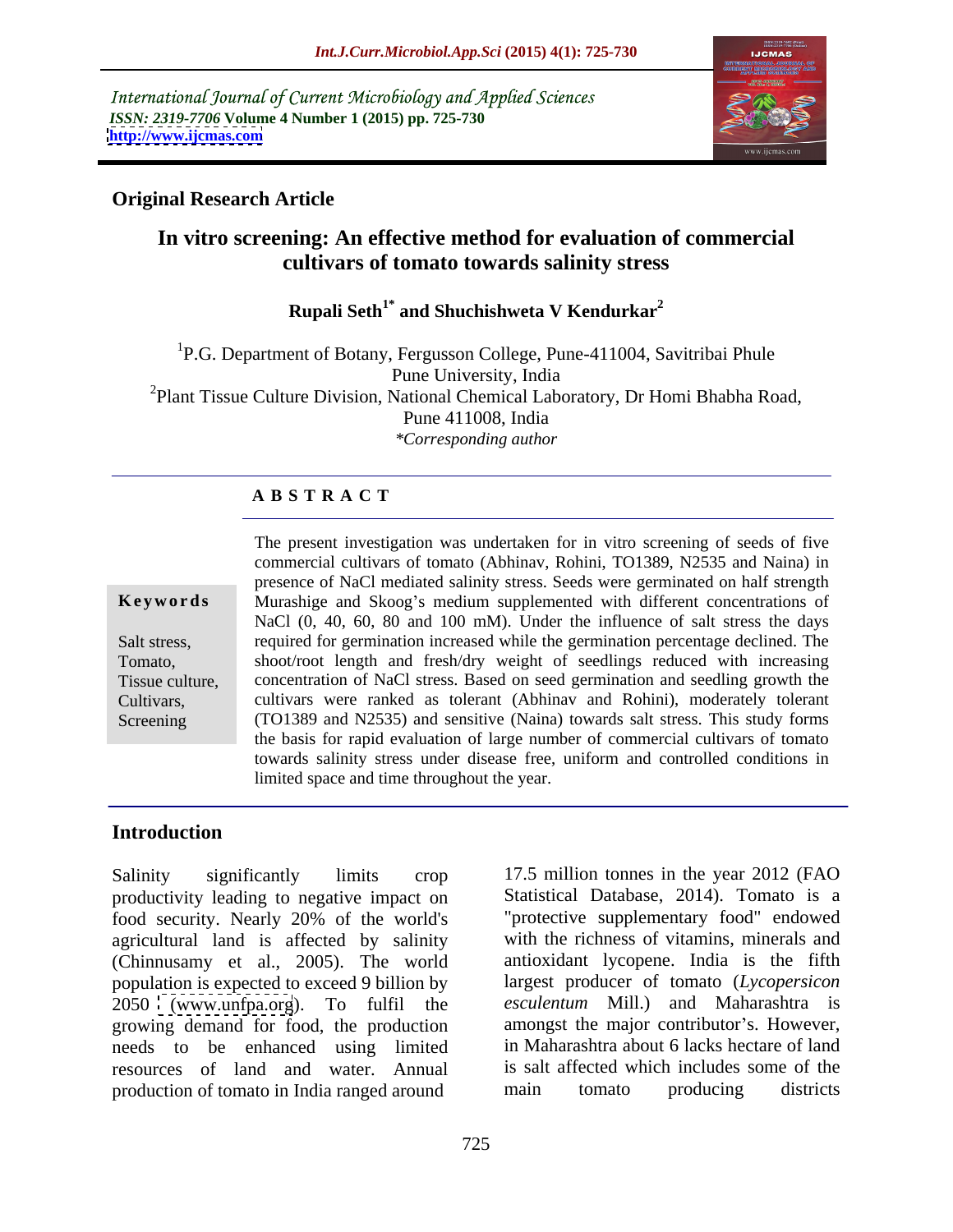[\(www.cssri.org](http://www.cssri.org)). Tomato is cultivated using free Murashige and Skoog's medium costly hybrid seeds and most of the (Murashige and Skoog, 1962) supplemented commercial cultivars are susceptible to salinity at seed germination and early mM), sucrose (3%, w/v) and gelrite (0.2%, seedling growth (Foolad, 2004). Therefore,  $w/v$ ) in culture tubes (25 x 100 mm). Non screening towards salinity stress during saline medium served as control. The pH of these stages is important for better the medium was adjusted to  $5.8\pm 0.1$  before germination in direct seeded crop and autoclaving at  $121^{\circ}$ C and  $1.1$  Kg cm<sup>-2</sup> for 20 enhanced adaptability of the seedlings in min. The cultures were kept in dark for saline environment after transplantation (Li et al., 2011). Field screening is critical as incubated at  $25\pm4\degree$ C under 16:8 h salinity levels vary with geographical (light:dark) photoperiod maintained by cool locations, soil types and environmental white fluorescent tube light of 32  $\mu$ mol m<sup>-2</sup> conditions (Arzani, 2008). In vitro screening  $s^{-1}$  intensity. There were ten replicates per is a promising and cost effective tool for treatment containing two seeds each. Each rapid evaluation of germplasm under controlled, uniform, disease free conditions, required for initiation of germination and the in limited space throughout the year (Rai et germination percentage were recorded at 24 al., 2011). Moreover, seedlings germinated hrs interval. Completion of germination (at in vitro are akin to in vivo plants and are expected to respond to saline stress in a half weeks and further seedlings were given manner similar to them (Mills and Tal, two more weeks to stabilize. Therefore 2004; Shibli et al., 2007). Earlier studies on observations on seedling vigour (shoot/root genotypic variation for salinity tolerance in length and fresh/dry weight) were recorded tomato were performed using Hoagland's after six weeks of culture. Seedlings were solution in vivo (Alian et al., 2000; Dasgan harvested and weighed immediately for et al., 2002; Singh et al., 2012) and seldom in vitro (Amini and Ehsanpour, 2006; weight (DW) was recorded from oven dried Mohamed et al., 2011). The present study was undertaken with the objective of screening five commercial cultivars of **Result and Discussion** tomato grown in Maharashtra towards NaCl

Seeds of five commercial cultivars of tomato  $\overline{m}$ M, 6 days at 60 mM, 11 days at 80 mM i.e., Abhinav, TO1389 (Syngenta Seeds), and 13 days at 100 mM NaCl (Table 1). Rohini (Indo-American hybrid seeds), Abhinav and Rohini germinated almost after N2535 (Namdhari Seeds) and Naina 9 days while TO1389 and N2535 required (Monsanto Seeds) were procured from 16 days to germinate in presence of 80 mM Certified Seed Agencies (Pune, stress. Cultivars which germinate early at Maharashtra, India). Seeds were surface sterilized with 0.1% HgCl<sub>2</sub> for 5 min., rinsed and can serve as potential parents in salinity thrice with sterile distilled water, briefly

726

with different concentrations of NaCl (0-100)  $-2$  for 20 for 20 germination. Germinated seedlings were incubated at  $25\pm4\degree C$  under 16:8 h -2 experiment was repeated thrice. The time higher stress levels) took nearly three and a determination of fresh weight (FW). Dry  $(60^{\circ}$ C for 48 h) seedlings.

# **Result and Discussion**

mediated salinity stress in vitro. Germination period was prominently **Materials and Methods** entertainment of the average seed different cultivars. The average seed blotted and placed on half strength hormone  $\frac{1}{2012}$ . Seed germination was 100% in Germination period was prominently influenced by salinity and it varied with different cultivars. The average seed germination was delayed by 3 days at 40 mM, 6 days at 60 mM, 11 days at 80 mM and 13 days at 100 mM NaCl (Table 1). 16 days to germinate in presence of 80 mM higher salinity are considered more vigorous and can serve as potential parents in salinity tolerance breeding programmes (Singh et al., 2012). Seed germination was 100% in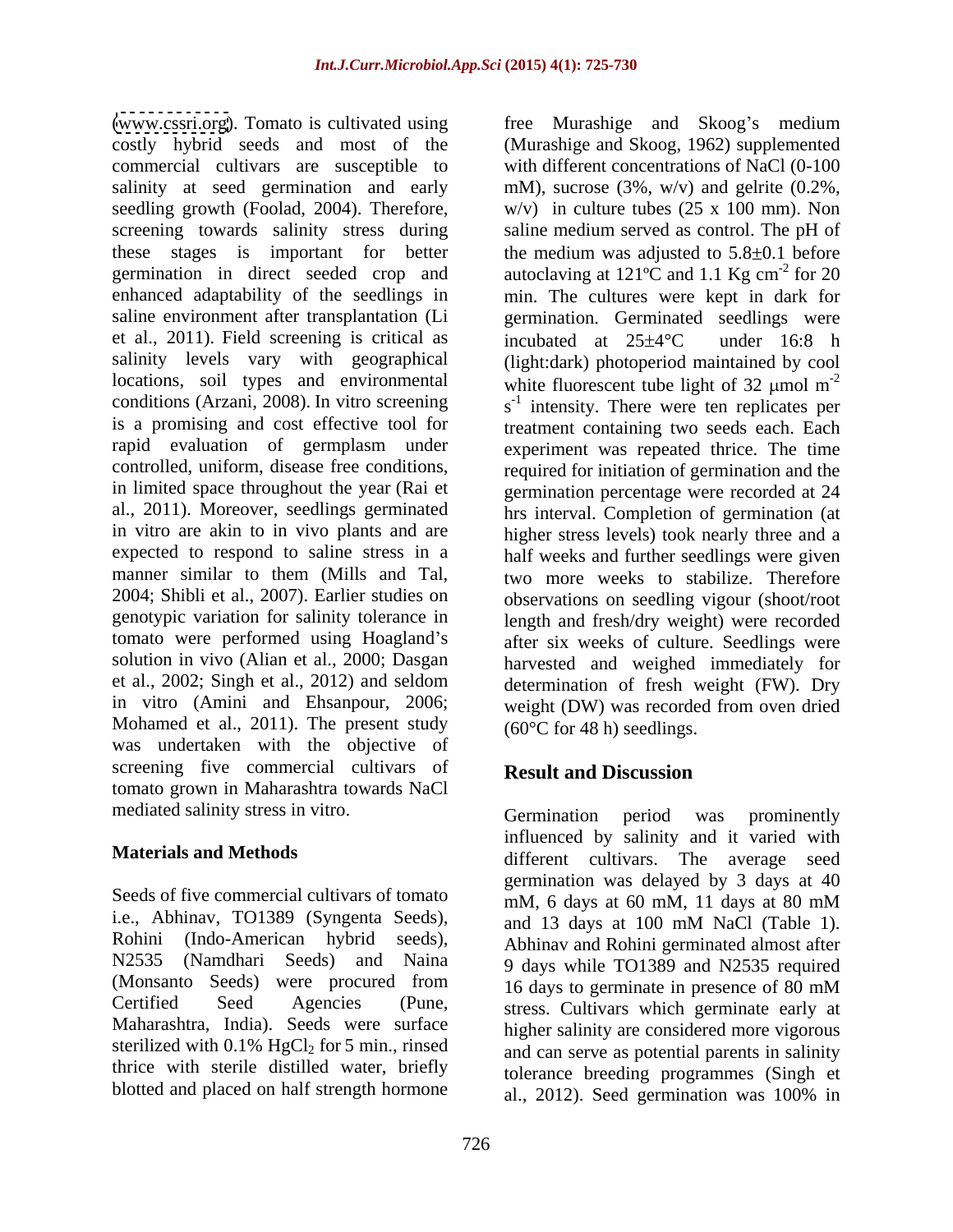cultivars Abhinav and Rohini, 90% in TO (Alizadeh et al., 2010). The ratio of root to mM NaCl. Amongst the cultivars and it was  $0.65 \pm 0.07$  on 100 mM stress  $(24.50\%)$  and maximum in N2535 (93.79%). growth at 80 mM NaCl stress was in the Similar response was obtained by Cuartero and Munoz (1999) in tomato where decline

Salinity significantly decreased the seedling 1.88±0.38 g whereas at 100 mM stress it length of the seedlings was reduced by  $mM$  stress was as follows: Abhinav, 66.54% and 72.36% in Abhinav and Rohini 85.04% reduction (Table 2). Amongst the was 0.91±0.56 cm showing a reduction of 77.64% (Table 2). The inhibition in root length at 80 mM stress was: Abhinav, 35.58%; Rohini, 38.61%; TO1389, 57.35% screening of commercial tomato cultivars, and N2535, 63.16%. Reduction in root length due to salinity is mainly because of limited cell growth owing to low water incorporating them into breeding potential in the external environment, nutritional imbalance and ion toxicity

1389, 80% in N2535 and 70% in Naina on shoot growth was higher in seedlings NaCl free medium (Table 1). Out of the five germinated in presence of salt stress as cultivars, only two (Abhinav, 33.33 % and Rohini 15.54 %) showed germination at 100 shoot growth ratio on control was  $0.42\pm0.02$ germinated on 80 mM stress percent decline showing an increment of 54.41% (Table 2). in germination was least in Abhinav The increment in ratio of root to shoot in germination percentage became evident at 13.52%. The shoot growth is reduced due to 80 mM NaCl stress and only few genotypes germinated at higher levels of stress with proportion of plants assimilates can be reduced germination percentage. The allocated to the root system which supports average seed germination ranged from its growth hence the ratio of root to shoot  $88.14\pm5.80$  % on control to  $9.77\pm6.61$  % at growth increases (Taiz and Zeiger, 2010, 100 mM NaCl (Table. 1). Maggio et al, 2007; Parida and Das, 2005). growth leading to reduction in shoot /root was 0.16±0.11 g exhibiting a reduction of length and fresh/dry weight. The shoot 91.72%. Reduction in fresh weight at 80 at 100 mM NaCl. The average shoot length and N2535, 86.52% (Figure 1). The average on control was 9.56±1.21 cm while it was dry weight on control was 0.109±0.02g  $1.43\pm0.91$ cm on 100mM stress showing while it ranged at  $0.017\pm0.01$ g at 100 mM cultivars germinated on 80 mM stress the least reduction in dry weights was evident in decline in shoot length of the seedling was: Abhinav (69.25%) and Rohini (78.85%) at Abhinav, 47.91%; Rohini, 48.74%; TO1389, 100 mM stress showing their salinity 63.22% and N2535, 67.55%. Salinity tolerant nature at the seedling stage (Figure usually has a negative impact on shoot 2). Decline in the fresh/dry weights of the length of seedlings as reported by Dash and seedlings with increment in salt stress have Panda, (2001) and Vijayan et al., (2004). been reported earlier in tomato (Mills and The average root length on control was Tal, 2004; Amini and Ehsanpour, 2006), 4.05±0.56 cm whereas on 100mM NaCl it tobacco (Niknam et al., 2006), blackgram compared to control. The average root to and it was  $0.65 \pm 0.07$  on 100 mM stress showing an increment of 54.41% (Table 2). growth at 80 mM NaCl stress was in the following order: Abhinav, 23.67%; Rohini, 19.76%; TO1389, 15.96 and N2535, salinity induced water deficit so a greater growth increases (Taiz and Zeiger, 2010, In control the average fresh weight was 1.88±0.38 g whereas at 100 mM stress it mM stress was as follows: Abhinav, 62.70%; Rohini, 66.51%; TO1389, 79.27% while it ranged at 0.017±0.01g at 100 mM NaCl showing a decline of 84.71%. The been reported earlier in tomato (Mills and Tal, 2004; Amini and Ehsanpour, 2006), (Dash and Panda, 2001) etc.

> The relevance of this study is in rapid recommending tolerant cultivars to farmers for cultivation in salt affected fields and incorporating them into breeding programmes.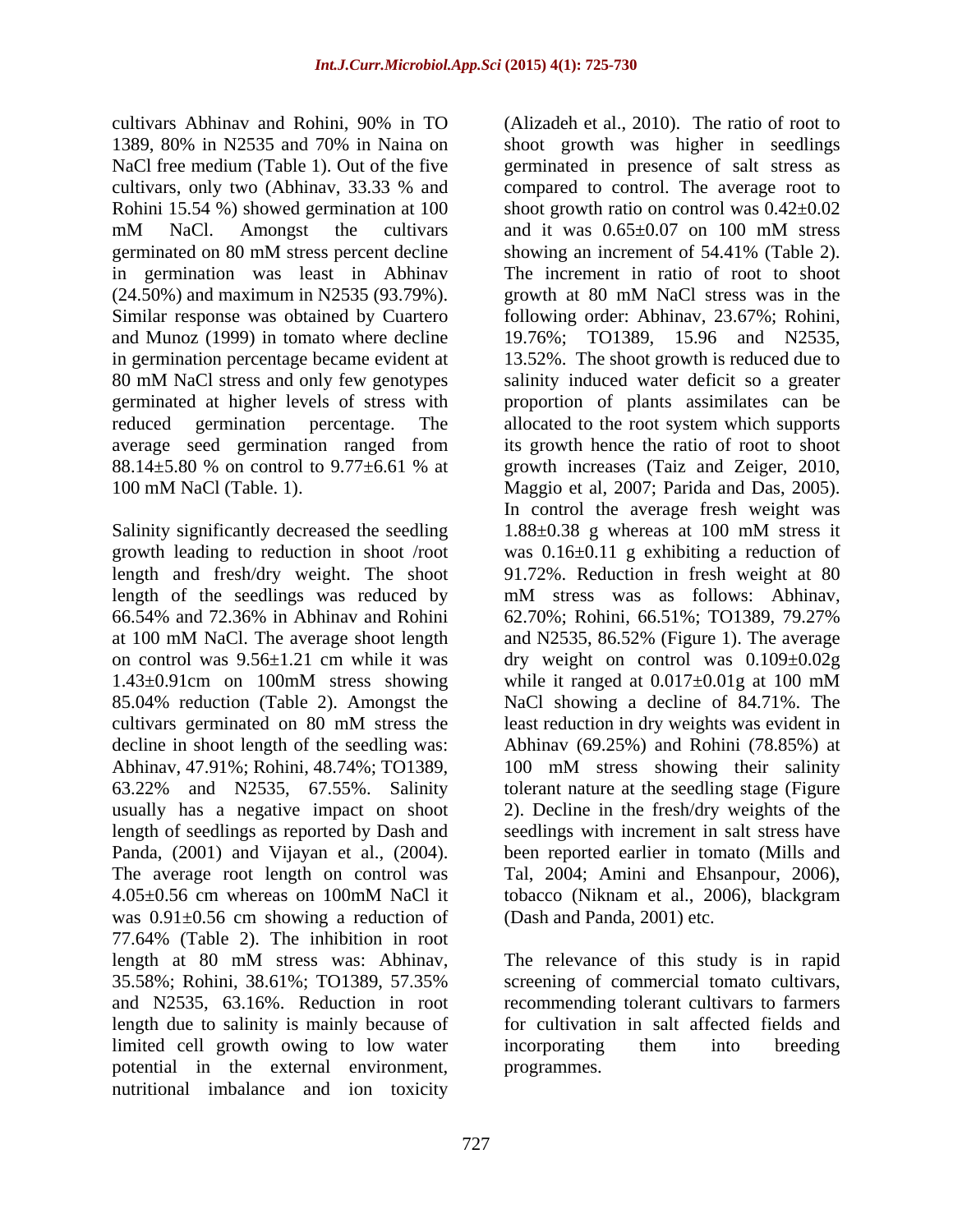|                  |            |         |                  |                        | NaCl (mM)            |       |                  |              |                  |       |
|------------------|------------|---------|------------------|------------------------|----------------------|-------|------------------|--------------|------------------|-------|
| <b>Cultivars</b> |            |         |                  |                        |                      |       |                  |              | 100              |       |
|                  | <b>DRG</b> | $G(\%)$ | DRG $\mid G (%)$ |                        | DRG $\mid G \mid \%$ |       | DRG $\mid G (%)$ |              | DRG $\mid G (%)$ |       |
| Abhinav          | 6.88       | 100.0   |                  | 99.50<br><i>,,</i> ,,, | 11.25                | 99.10 | . – ⊷            | 75.50        | 20.40            | 33.33 |
| <b>Naina</b>     |            | 70.00   | 17.74            | 20.91                  | 24.32                | 5.72  | -----            | $0.00 \perp$ | ______           | 0.00  |
| N2535            | 9.65.      | 80.54   | $12.65$ $\pm$    | 50.79                  | 19.00                | 20.60 | ا دد.پ           | 5.00 1       | _____            |       |
| TO1389           |            | 90.15   | .76              | 50.8                   | 18.09                | 40.08 |                  | LO 38.       | -----            |       |
| Rohini           |            | 100.0   | 9.33             | 99.6                   | 14.10                | 75.08 | ⊥0.∠J            | 50.52        | 23.73            | 15.54 |
| Mean             |            | 88.14   | 1.83             | 64.32                  | 17.35                | 48.12 |                  | 28.28        | 22.07            |       |
| SE.              |            | 5 L     |                  | 1 E<br>38              | 222                  | 17.24 |                  | 14.81        | 1.18             | 6.61  |

**Table.1** Effect of NaCl stress on days required for germination and germination percentage in different cultivars of tomato in vitro

 $DRG$  – Days required for germination;  $G$  (%) – Germination Percentage

| <b>Table.2</b> Effect of NaCl stress on seedling growth in different cultivars of tomato in vitro |  |
|---------------------------------------------------------------------------------------------------|--|
|                                                                                                   |  |

|                  |     |                |                         |                               |           |                                                                                                                                           | $NaCl$ (mM)       |                                  |      |                                             |                     |                     |            |                            |
|------------------|-----|----------------|-------------------------|-------------------------------|-----------|-------------------------------------------------------------------------------------------------------------------------------------------|-------------------|----------------------------------|------|---------------------------------------------|---------------------|---------------------|------------|----------------------------|
| <b>Cultivars</b> |     |                |                         |                               |           |                                                                                                                                           | 60                |                                  |      |                                             |                     |                     |            |                            |
|                  | SL. | <b>RL</b>      | $\mathsf{R}:\mathbf{S}$ | $\perp$ SL                    | <b>RL</b> | $R: S \rvert S$                                                                                                                           | RL                | $\parallel$ R:S $\parallel$      |      | $\mathsf{RL}$                               | $\vert$ R:S $\vert$ | - SL                | $\vert$ RL | $\overline{\mathbf{R}}$ :S |
| Abhinav          |     |                |                         | $11.12$ 4.98                  |           | $\vert 0.45 \vert 9.05 \vert 4.20 \vert 0.46 \vert$                                                                                       |                   |                                  | 6.85 |                                             | $\vert 0.49 \vert$  |                     |            |                            |
| <b>Naina</b>     |     |                |                         |                               | 1.48      | $\begin{array}{ c c c c c c c c } \hline 0.39 & 2.65 & 1.05 & 0.40 & 0.00 \\ \hline 0.44 & 4.7 & 2.1 & 0.45 & 2.95 \\ \hline \end{array}$ |                   |                                  |      | $\mid 0.40 \mid 0.00 \mid 0.00 \mid$        | -----               | 0.00                |            | $0.00$ ----                |
| N2535            | .09 |                |                         | $\begin{array}{ c c }$ 6.32   | 2.8       |                                                                                                                                           |                   |                                  |      |                                             | $1.4 \mid 0.47$     |                     |            | $0.00$   0.00   ----       |
| TO1389           |     | $10.06$   4.15 |                         | $7.42$ 3.35                   |           | $0.45$ 5.8                                                                                                                                | $\sim$ . $\prime$ | $\sqrt{27}$<br>0.47              |      | $\frac{1}{1}$ $\frac{7}{7}$<br>$\vert$ 1.// |                     | $\boxed{0.48}$ 0.00 |            | $0.00$   ----              |
| Rohini           | .95 | $\vert$ 5.05   |                         | $\vert 0.51 \vert 7.51 \vert$ |           | 4.2   0.56   6.4   3.82   0.60                                                                                                            |                   |                                  |      |                                             | $3.10 \ 0.61$       |                     |            | $\mid$ 0.72                |
| <b>Mean</b>      |     |                |                         |                               |           |                                                                                                                                           |                   |                                  |      |                                             |                     |                     |            | $1.43 \mid 0.91 \mid 0.65$ |
| SE               |     | 0.56           | $\mid 0.02 \mid$        | 1.17                          | 0.60      | 0.03                                                                                                                                      |                   | 1.05   0.58   0.03   1.14   0.61 |      |                                             | $\vert$ 0.03        |                     |            |                            |

SL - Shoot Length; RL - Root Length; R: S - Root: Shoot Growth Ratio

**Figure.1** Effect of NaCl stress on seedling fresh weight in different cultivars of tomato

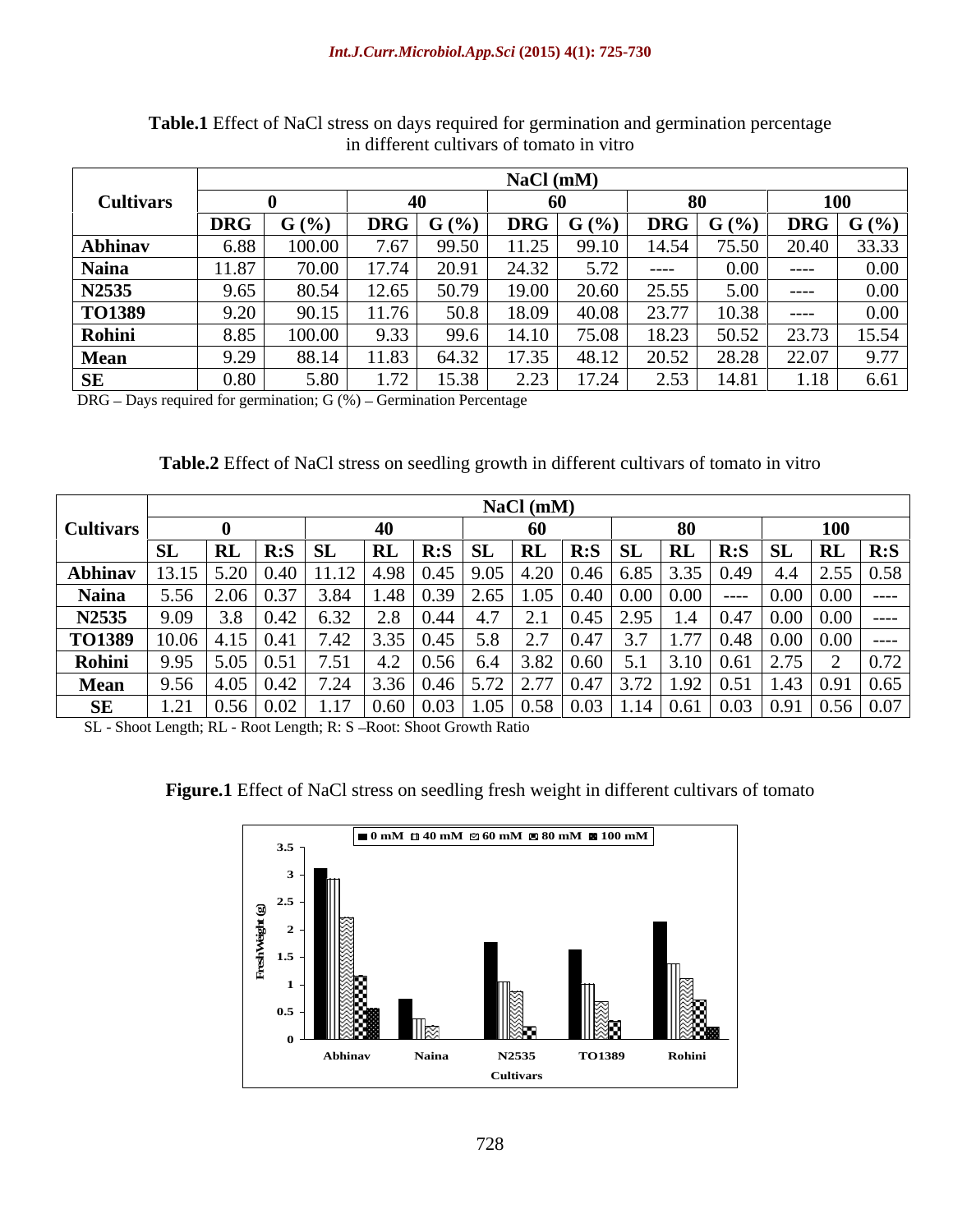

**Figure.2** Effect of NaCl stress on seedling dry weight in different cultivars of tomato

Financial assistance for Minor Research Project from University Grants Dev.Biol.-Plant. 44, 373-383. Commission (UGC), New Delhi is acknowledged. Authors are thankful to The Principal, Fergusson College, Pune and Director, National Chemical Laboratory, Pune for providing necessary facilities. Tomato and salinity. Sci. Hortic. 78,

- Alian, A., Altman, A. and Heuer, B., 2000.<br>Construing difference in equipity and the electronic difference in tomatoes and Genotypic difference in salinity and water stress tolerance of fresh market tomato cultivars*.* Plant Sci.
- Alizadeh, M., Singh, S.K., Patel, V.B., Bhattacharya, R.C. and Yadav, B.P., 2010. In vitro responses of grape rootstocks to NaCl. Biol. Plant*.* 54,
- Amini, F. and Ehsanpour, A.A., 2006. Response of tomato (*Lycopercicon* Plant<br>
resultation Mill.) subjects to MS 119. *esculentum* Mill.) cultivars to MS, water agar and salt stress in *in vitro* culture. Pak. J. Biol. Sci. 9 (1), 170- 175. Heusden A.W., 2011. Seedling salt
- **Acknowledgement** Arzani, A., 2008. Improving salinity tolerance in crop plants: a biotechnological view. In Vitro Cell. Dev.Biol.-Plant. 44, 373-383.
	- Chinnusamy, V., Jagendorf A. and Zhu J.K., 2005. Understanding and improving salt tolerance in plants. Crop Sci. 45,437-448.
	- Cuartero, J. and Munoz, R.F., 1999. 83-125.
- **References** Dasgan, H.Y., Aktas, H., Abak, K. and Cakmar, I., 2002. Determination screening techniques to salinity tolerance in tomatoes and investigation of genotypes response. Plant Sci*.*163 (4), 695-703.
	- Dash, M., and Panda, S. K., 2001. Salt stress induced changes in growth and enzyme actives in geminating *Phaseolus mungo* seeds. Biologia Plant.44 (4), 587-589.
	- 381-385. Foolad, M.R., 2004. Recent advances in genetics of salt tolerance in tomato. Plant Cell Tiss. Org. Cult.76, 101- 119.
		- Li, J., Liu, L., Bai, Y., Zhang, P., Finkers, R., Du, Y., Visser, R.G.F. and van